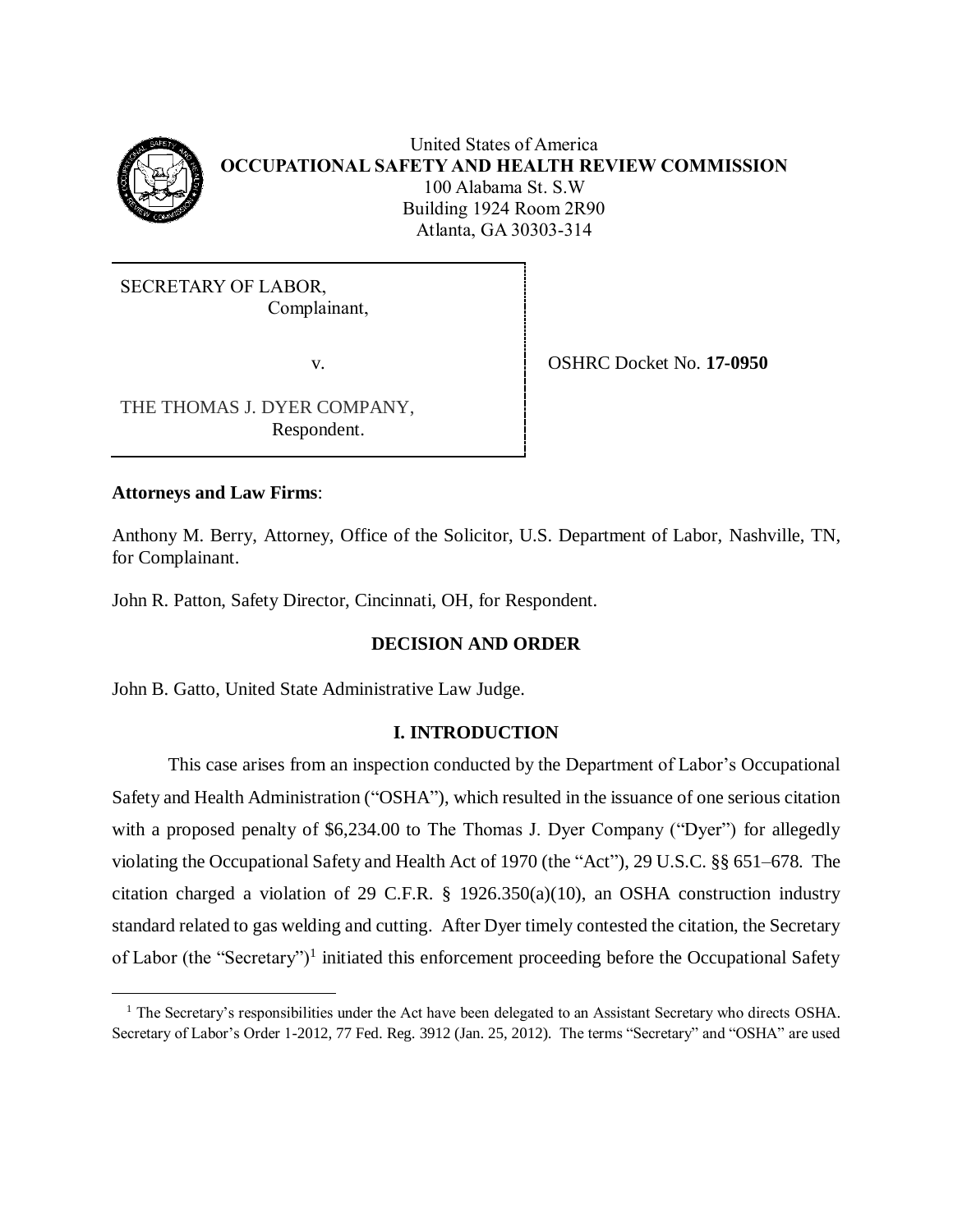and Health Review Commission (the "Commission" or the "Court") by filing a formal complaint charging Dyer with violating the Act and seeking an order affirming the citation and proposed penalty. 2 Dyer filed an answer denying it violated the Act and a bench trial was held in Lexington, Kentucky.

There is no dispute, and the Court finds, that it has jurisdiction pursuant to section  $10(c)$  of the Act, 29 U.S.C. § 659(c), that Dyer is an employer engaged in a business affecting commerce within the meaning of section 3(5) of the Act, 29 U.S.C. § 652(5), and that Dyer's principal place of business is in Cincinnati, Ohio (Pretrial Order ¶2). Pursuant to Commission Rule 90(a), after hearing and carefully considering all the evidence and the arguments of counsel, the Court issues this Decision and Order, which constitutes its final disposition of the proceedings.<sup>3</sup> For the reasons indicated *infra*, the Court concludes the citation must be vacated.

#### **II. BACKGROUND**

On March 20, 2017, OSHA Compliance Safety and Health Officer Michelle Sotak conducted an inspection at the VA Medical Center in Lexington, Kentucky. (Tr. 10). During this inspection, nine of Dyer's employees were present at the center and engaged in "retro-fitting the Chiller Plant," which involved "welding, cutting, and construction." (Pretrial Order ¶ 2c; Tr. 11- 12.) During her inspection, Sotak discovered a cage built by Dyer with at least ten liquid petroleum cylinders in the left compartment and two oxygen cylinders in the right compartment. (Tr. 14, 15- 16, 26.) The two compartments were separated by two 1/8-inch steel barriers separated from each other by 2 inches of air. (Ex. C- 10; Tr. 22-3.) Both barriers were taller than 5 feet. (Ex. C- 10; Tr. 40.) A corrugated metal ceiling enclosed the roof of the cage, creating a gap between the ceiling and the barriers. (Ex. C- 10; Tr. 29-30, 35.) Additionally, a small gap was present at the bottom of the right compartment. (Ex. C- 10; Tr. 75.) The purpose of these gaps was to mimic the

interchangeably herein.

<sup>&</sup>lt;sup>2</sup> Attached to the complaint and adopted by reference were the two citations at issue. Commission Rule 30(d) provides that "[s]tatements in a pleading may be adopted by reference in a different part of the same pleading or in another pleading or in any motion. A copy of any written instrument which is an exhibit to a pleading is a part thereof for all purposes." 29 C.F.R § 2200.30(d).

<sup>&</sup>lt;sup>3</sup> If any finding is in truth a conclusion of law, or if any stated conclusion is in truth a finding of fact, it shall be deemed so.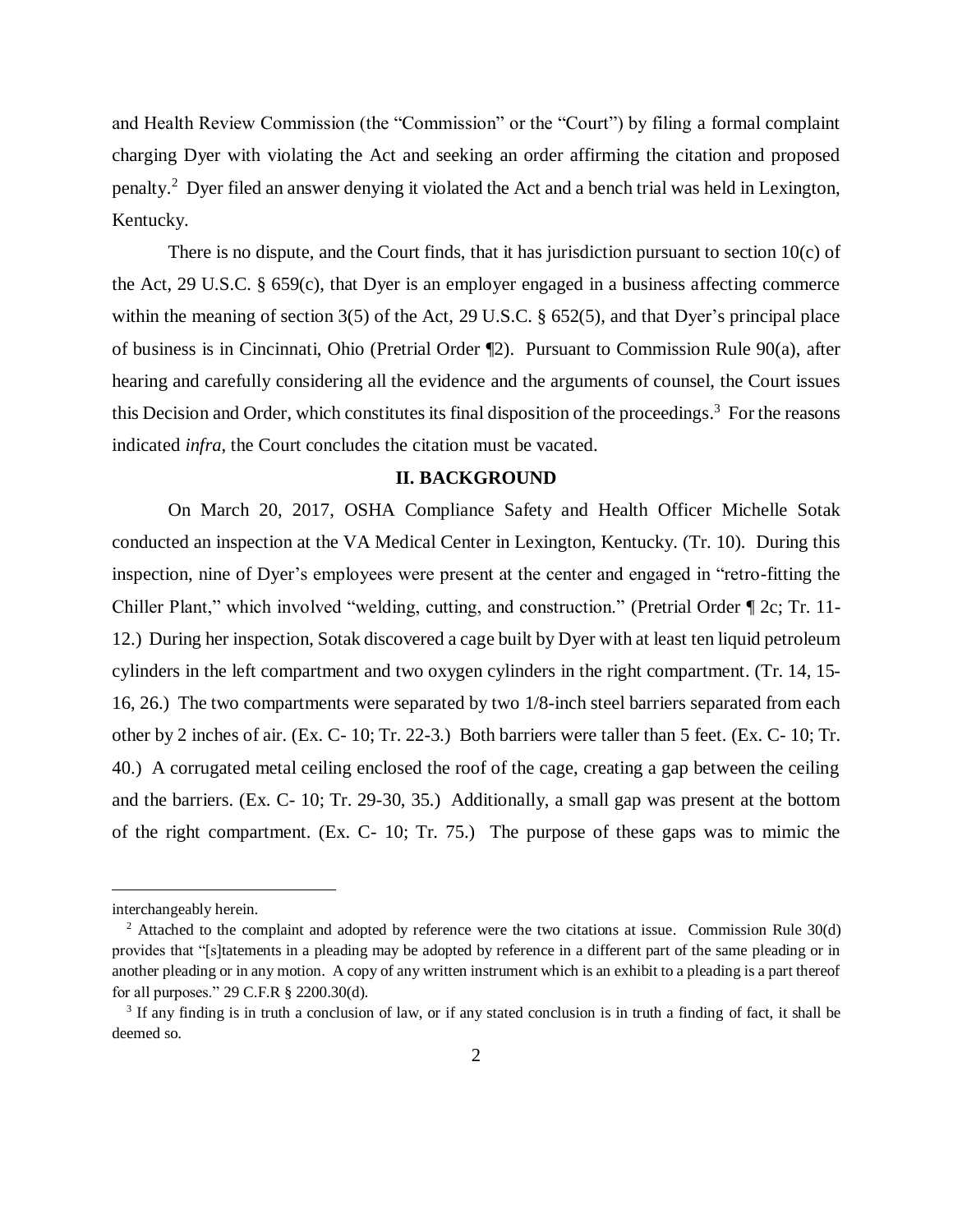"chimney effect" utilized by the "Anthony cart," a small 2-compartment cart that fits 2 cylinders divided by a metal barrier, which enables hot air to be pulled from the bottom of the cage and expelled from the top of the barriers in the event of a fire. (Tr. 75-7.)

After interviewing Dyer's employees, Sotak determined the cage had been present for approximately six months and when the employees "need a cylinder, they'll go to the cage and get the cylinder and bring it to where it's needed." (Tr. 20). Sotak also testified Dyer's employees passed through this area daily to reach the Chiller Plant where they were working. (Tr. 24.) Although Sotak testified the case "is accessed as needed throughout the day or throughout the week, depending on how much welding or torching is occurring on site," she also testified they were "performing torching and welding activities on a daily basis." (Tr. 20).

As a result of her inspection, Sotak recommended the issuance of a citation for a violation of section 1926.350(a)(10) for the conditions she observed relating to the storage of the oxygen cylinders. (Tr. 21.) The Secretary subsequently issued the instant citation to Dyer on May 2, 2017.

### **III. ANALYSIS**

The fundamental objective of the Act is to prevent occupational deaths and serious injuries. *Whirlpool Corp. v. Marshall*, 445 U.S. 1, 11 (1980). "The Act requires that employers 'comply with occupational safety and health standards promulgated under this chapter.' 29 U.S.C. § 654(a)(2)." *Mountain States Contractors, LLC v. Perez*, 825 F.3d 274, 277 (6th Cir. 2016). 4 The Commission serves as a "neutral arbiter" between the Secretary and cited employers. *Cuyahoga Valley Ry. Co. v. United Transp. Union*, 474 U.S. 3, 7 (1985). Thus, Congress vested the Commission with the "adjudicatory powers typically exercised by a *court* in the agency-review

<sup>4</sup> Under the Act, an employer may seek review in the court of appeals in the circuit in which the violation occurred, the circuit in which the employer's principal office is located, or the District of Columbia Circuit. 29 U.S.C. § 660(a). The Secretary may seek review in the circuit in which the violation occurred or in which the employer has its principal office. 29 U.S.C. § 660(b). This case arose in Kentucky, and the company's corporate office is in Ohio, which are both in the Sixth Circuit. "[I]n general, '[w]here it is highly probable that a Commission decision would be appealed to a particular circuit, the Commission has ... applied the precedent of that circuit in deciding the case—even though it may differ from the Commission's precedent.'" *Dana Container, Inc.*, 25 BNA OSHC 1776, 1792 n.10 (No. 09- 1184, 2015), *aff'd*, 847 F.3d 495 (7th Cir. 2017) (citation omitted). Therefore, the Court applies the precedent of the Sixth Circuit in deciding the case, where it is highly probable that a Commission decision would be appealed to.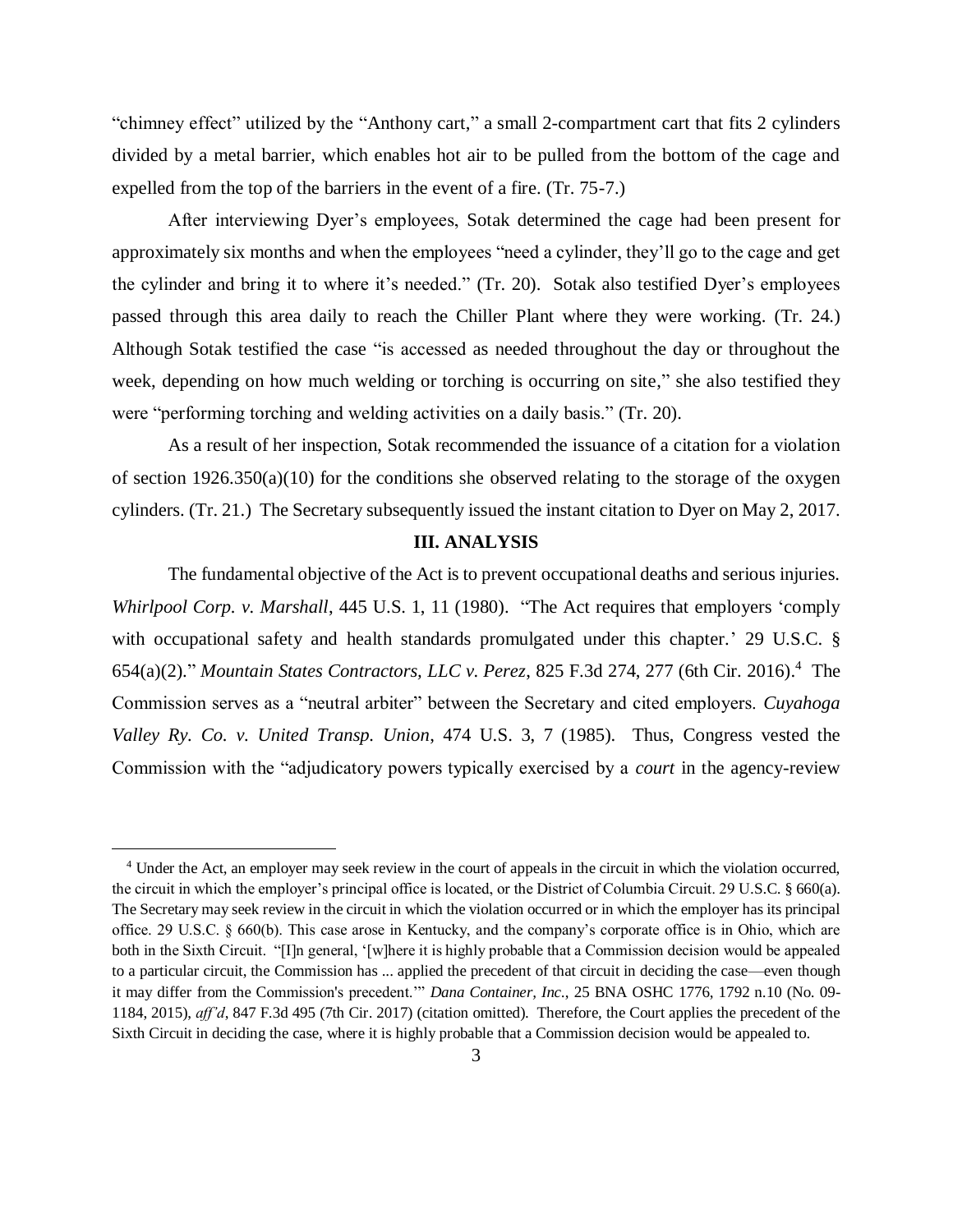context." *Martin v. Occupational Safety and Health Review Comm'n (CF&I Steel Corp.*), 499 U.S. 144, 151, 154 (1991) (emphasis in original).

The Secretary has the burden of establishing Dyer violated the cited standard. "To establish a prima facie violation of the Act, the Secretary of Labor must show by a preponderance of the evidence that '(1) the cited standard applies to the facts, (2) the requirements of the standard were not met, (3) employees had access to the hazardous condition, and (4) the employer knew or could have known of the hazardous condition with the exercise of reasonable diligence.'" *Id.*, 825 at 279 (*quoting Carlisle Equip. Co. v. Sec'y of Labor & Occupational Safety*, 24 F.3d 790, 792–93 (6th Cir. 1994) (internal citation omitted)).

Most of the facts of this case are not in controversy. Dyer was engaged in welding, cutting, and construction at the worksite where it had both oxygen cylinders and liquid petroleum cylinders. Dyer's employees retrieved the cylinders and passed through this area daily to reach the Chiller Plant where they were working. Access to the alleged violative conditions is established. Actual knowledge is also shown since Dyer knew the barrier had not been tested and that oxygen and liquid petroleum cylinders were in storage. In addition, constructive knowledge is established by the location of the storage rack and cylinders in plain view. Therefore, Dyer knew or could have known of the alleged hazardous condition with the exercise of reasonable diligence. Thus, the only issues in dispute are the applicability of the cited standard and whether the barrier on the storage rack complied with the terms of the standard.

The cited construction standard mandates "[o]xygen cylinders in storage shall be separated from fuel-gas cylinders or combustible materials (especially oil or grease), a minimum distance of 20 feet (6.1 m) or by a noncombustible barrier at least 5 feet (1.5 m) high having a fire-resistance rating of at least one-half hour." 29 C.F.R. § 1926.350(a)(10). The citation asserts Dyer violated the standard since employees were allegedly exposed to fire and explosion hazards when oxygen and liquid petroleum cylinders were not separated by a non-combustible barrier. (Compl. Ex. A.)

A condition precedent to the applicability of the cited standard is that the oxygen cylinders were "in storage." In a December 31, 1998, Standard Interpretations Letter, OSHA interpreted this "in storage" requirement as it relates to the cited construction standard, and indicated OSHA "consider[s] a cylinder to be in storage when it is reasonably anticipated that gas will not be drawn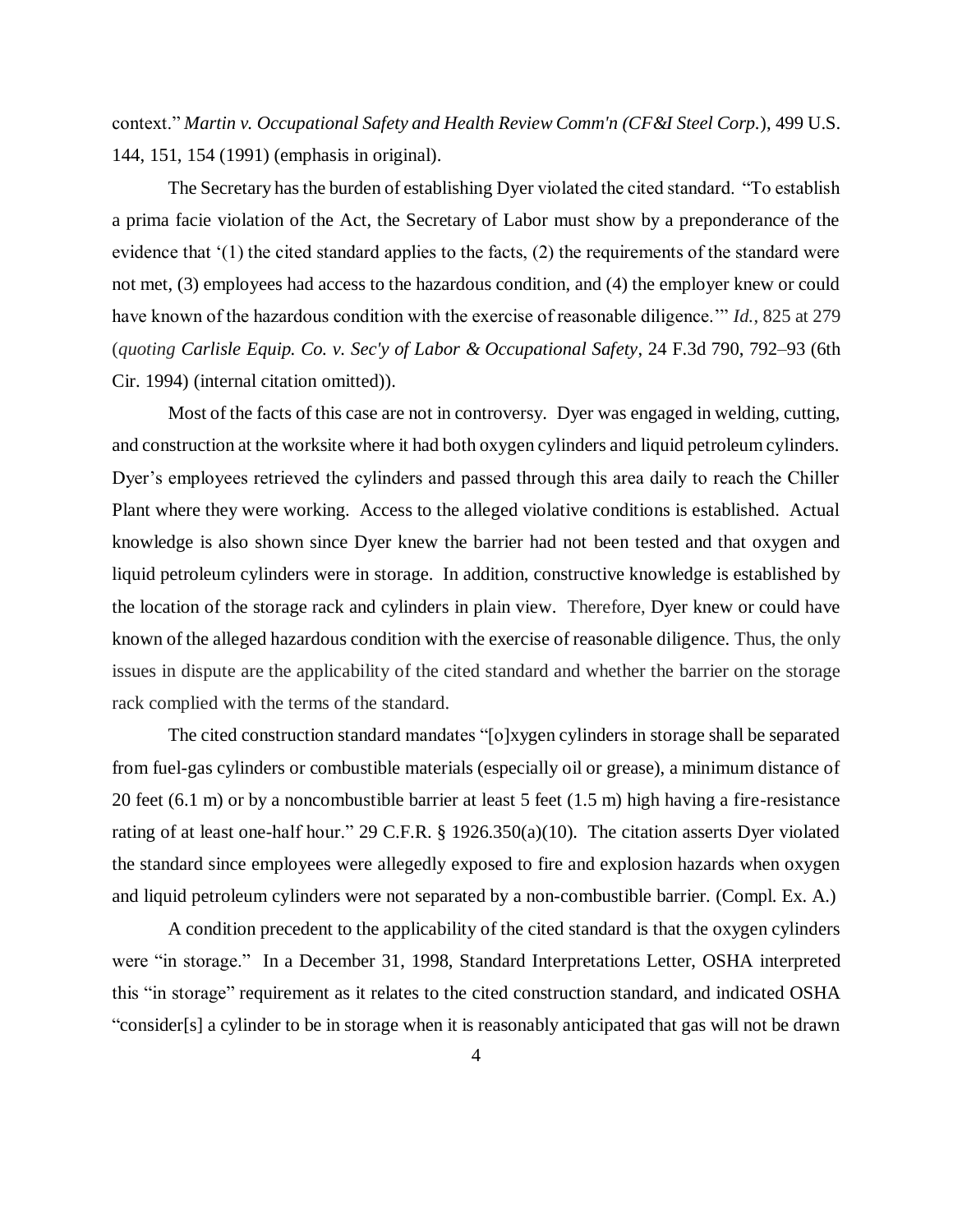from the cylinder within 24 hours (overnight hours included). At that point the storage requirements must be met." (Standard Interpretations Letter, dated December 31, 1998.)<sup>5</sup>

"In contrast, if it is reasonably anticipated that gas will be drawn from the cylinder during the next 24 hours, the cylinder is not considered to be in storage and the §1926.350(a)(10) storage requirements do not apply." (*Id.*) "Whether it is 'reasonably anticipated' that gas will be drawn within 24 hours is based on whether specific welding or cutting work is planned for that period and the number of gas cylinders expected to be required to do that work." (*Id.*) As indicated *supra*, the record shows Dyer was performing torching and welding activities on a daily basis and the cage was accessed as needed throughout the day. Therefore, it was reasonably anticipated that gas would be drawn from the cylinder during the next 24 hours, and therefore, the cylinders were not considered to be in storage. Thus, the section 1926.350(a)(10) storage requirements did not apply.

Further, although an agency's interpretation of its own regulation is entitled to substantial deference so long as it is reasonable, *Martin*, 499 U.S. 144, in this case the Secretary has not produced any evidence regarding Dyer's intended use of the cylinders within the relevant twentyfour hour period. The Commission has held that based on "the evidence as a whole," cylinders were not "in storage" under section  $1926.350(j)^6$  where "it is unclear when the cited cylinders were last used or when they were to be used next." *Andrew Catapano Enterprises, Inc.*, 17 BNA OSHC 1776, 1781 (Nos. 90-0050, 90-0189, 90-191, 90-0192, 90-0193, 90-0071, 90-0772, 91-0026, 1996) (*quoting American Bridge/Lashcon, J.V.*, 16 BNA OSHC 1867, 1869 (No. 91-633, 1994), *aff'd*, 70 F.3d 131 (D.C.Cir.1995)). The Court's holding, *supra*, is consistent with the Commission's holding in *Andrew Catapano Enterprises, Inc.*, *id.*, since, based on the evidence as

<sup>5</sup> *See* https://www.osha.gov/pls/oshaweb/owadisp.show\_document?p\_table=INTERPRETATIONS&p\_id=22674 (last accessed October 5, 2017).

<sup>&</sup>lt;sup>6</sup> Section 1926.350(j) was the predecessor to section 1926.350(a)(10), with the same requirements for stored cylinders. Section 1926.350(j) provides: "For additional details not covered in this subpart, applicable technical portions of American National Standards Institute, Z49.1–1967, Safety in Welding and Cutting, shall apply." Section 3.2.4.3 of ANSI Z49.1–1967 provides "Oxygen cylinders in storage shall be separated from fuel-gas cylinders or combustible materials (especially oil or grease), a minimum distance of 20 feet or by a noncombustible barrier at least 5 feet high having a fire-resistance rating of at least ½ hour." *See* https://archive.org/stream/gov.law.ansi.z49.1.1967/ansi.z49.1.1967\_djvu.txt (last accessed October 5, 2017).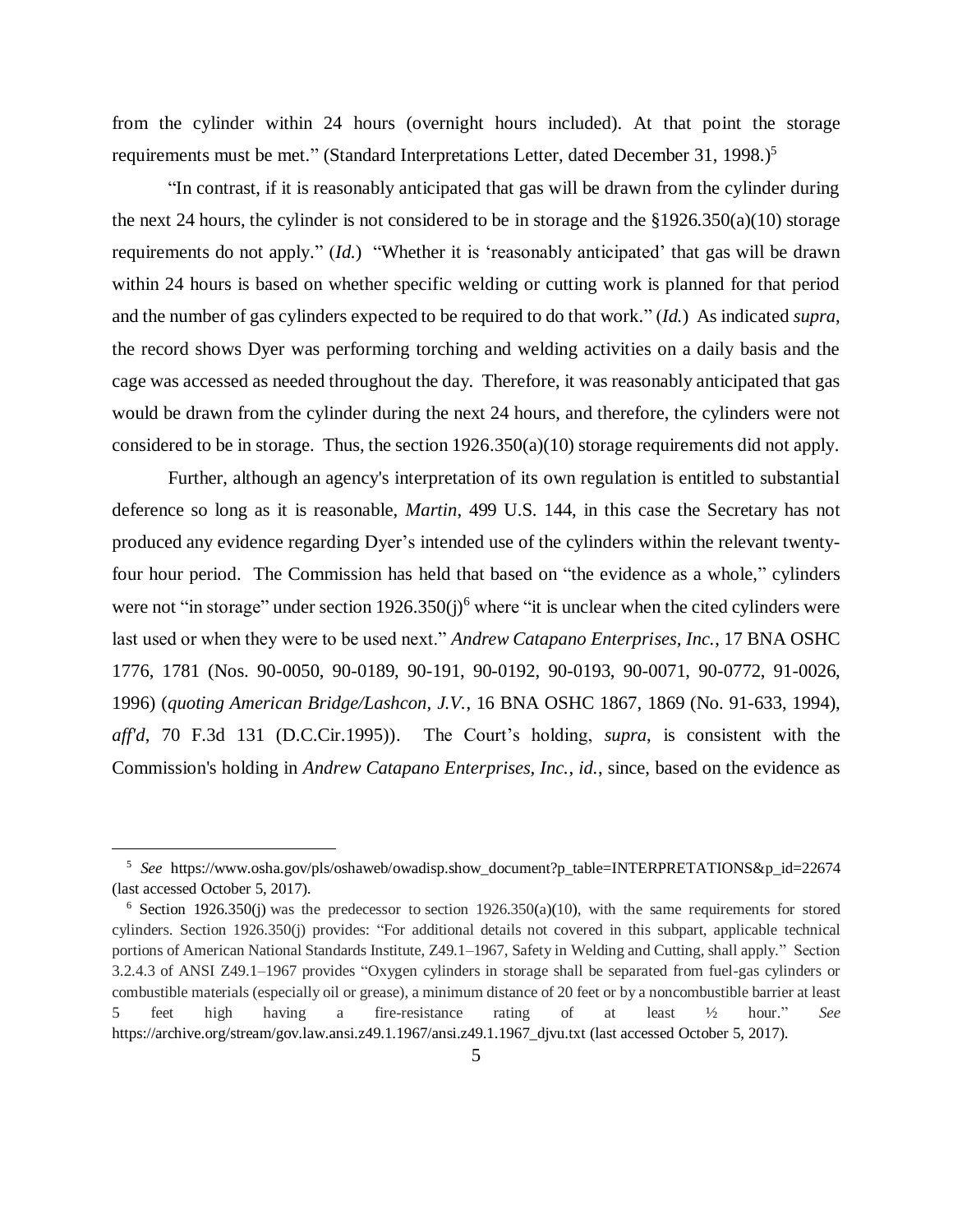a whole, it is unclear when the cited cylinders were last used or when they were to be used next. Therefore, the Secretary has not established the cited standard applied to the facts.

Even assuming the Secretary established the cylinders were "in storage," he failed to prove the barrier on the cage did not comply with the terms of the standard. As indicated *supra*, Dyer had two options to comply with the cited standard and Dyer chose the latter option: to separate the oxygen and liquid petroleum cylinders by a noncombustible barrier at least 5 feet high with a fireresistance rating of at least ½ hour. The parties do not dispute the barrier between the oxygen and liquid petroleum cylinders was made of noncombustible steel, and that it exceeded the 5-foot tall requirement. (Tr. 20, 22, 24-5, 40, 46.)

Patton testified their cylinder cart was premised on the engineered steel fire barriers patented by Anthony Welded Products ("Anthony cart"). In a January 23, 2004, Standard Interpretations Letter, the Secretary noted that while OSHA did not have the background technical information regarding the design and testing of the Anthony cart, "as long as the barrier is at least 5 feet high, meets the ½-hour fire resistance rating and is designed to prevent the spread of the fire from one cylinder to another, employers using the product would meet the requirements of  $§1926.350(a)(10).$ <sup>7</sup> The Secretary argues "the record contains no indication that the steel barriers" fabricated by [Dyer] are so specifically engineered." (Sec'y's Br. 9.)

The Secretary's assertion is true, since the Secretary failed to test the barrier to determine its fire resistance rating, and, as he is well aware, he had the burden to prove Dyer's barriers did *not* comply with the terms of the cited standard. Nonetheless, the Secretary contends he did not need to test the barrier because OSHA's "interpretative guidance" provides that a ½-inch thick solid steel barrier would not provide at least ½-hour fire resistance. Thus, the Secretary argues the ¼-inch barrier used by Dyer did not provide the appropriate fire resistance. (Sec'y's Br. 9) (*citing* Ex. C-11; Ex. R-4 at 0022-24). The Court finds no merit in this argument.

The Secretary relies on an unpublished, June 30, 2006, internal memorandum from OSHA's Director of Enforcement Programs to an OSHA regional administrator, addressing a

<sup>7</sup> *See* https://www.osha.gov/pls/oshaweb/owadisp.show\_document?p\_table=INTERPRETATIONS&p\_id=24741 (last accessed October 5, 2017).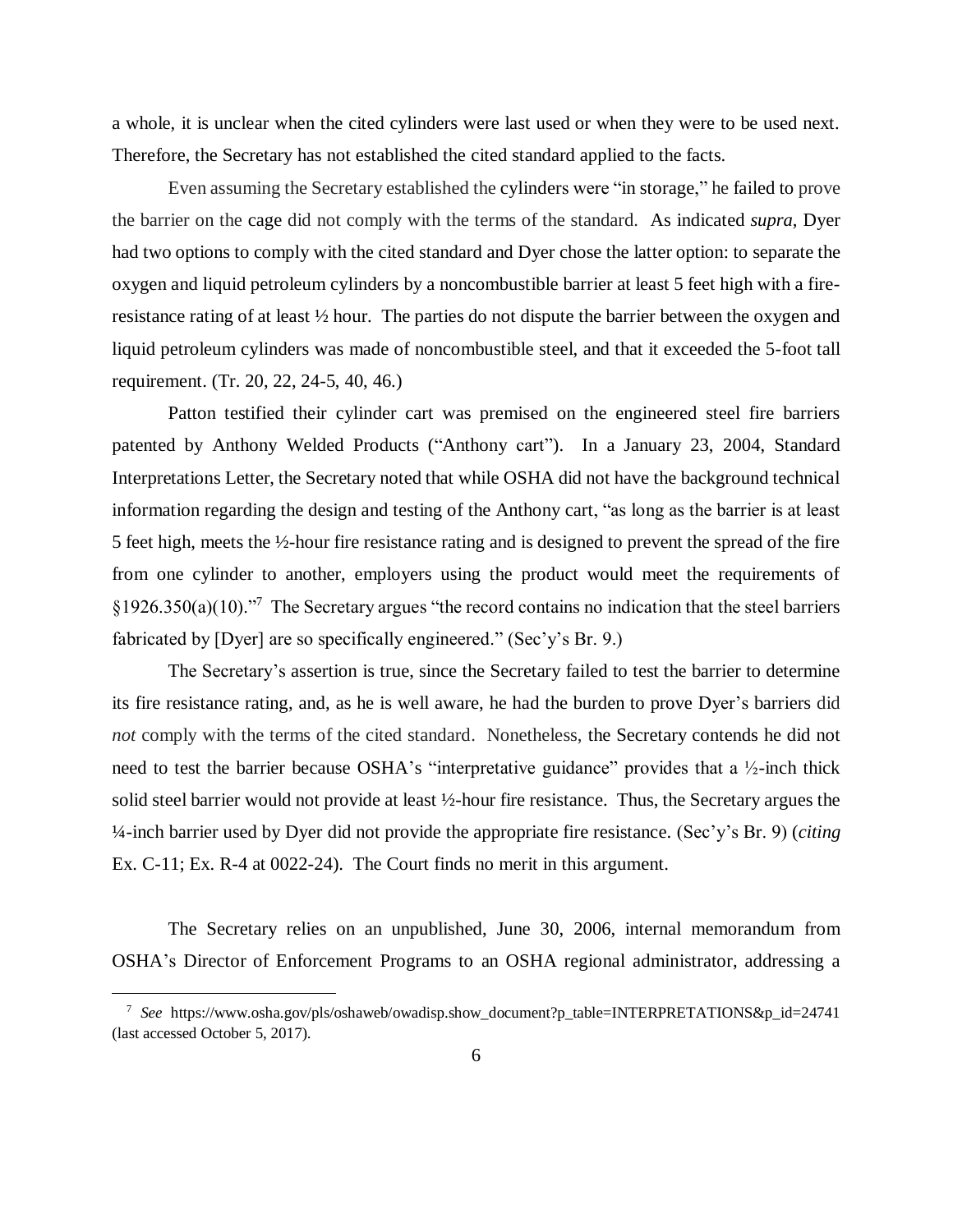general industry standard, section 1910.253(b)(4)(iii). The internal memorandum indicates "a solid mild steel plate barrier,  $\frac{1}{2}$ -inch thick, would fail to meet the fire-resistance rating for  $\frac{1}{2}$ hour[.]" (Ex. C-11). This unpublished internal memorandum in turn references a July 5, 1982 unpublished internal memorandum addressing yet another general industry standard, section  $1910.252(a)(2)(iv)(c)$ , which opines "a  $\frac{1}{2}$  inch mild steel plate barrier does not meet the intent of standards 29 CFR 1910.252(a)(2) (iv) (e)[.]" (Ex. R-4 at 0024).<sup>8</sup>

Assuming the Secretary gave adequate notice to regulated parties, including Dyer, of the unpublished internal memorandum,<sup>9</sup> the Court nonetheless concludes they are not reliable for at least two reasons. First, the Secretary failed to establish the opinions were based on sufficient facts or data, were the product of reliable principles and method, or that the principles and methods were reliably applied to the facts of this case.<sup>10</sup> Second, in addressing the cited construction standard, 1926.350(a)(10), the Secretary acknowledged in a March 4, 2004, Standard

<sup>8</sup> The Secretary asserts that even though OSHA did not publish the memoranda, the Court relied on them in *National Steel Erection, Inc.*, 24 BNA OSHC 1240, 1244 (No. 11-2467, 2012) (ALJ Calhoun). (Sec'y's Br. 9.) However, an unreviewed administrative law judge decision, such as in *National Steel*, does not constitute binding precedent for the Commission. *KS Energy Serv. Inc.*, 23 BNA OSHC 1483 (No. 09-1272, 2011); *Leone Constr. Co.*, 3 BNA OSHC 1979, 1981 (No. 4090, 1976). For the reasons indicated *infra*, to the extent *National Steel* relied on the cited memoranda, the Court does not find it persuasive and declines to follow it.

<sup>9</sup> When deciding whether to defer to the Secretary's interpretation of his own regulations, the Commission, like the reviewing courts, takes into account such factors as the adequacy of notice to regulated parties. *Martin*, 499 U.S. at 158-159. Here, the internal memoranda were not published on OSHA's web site where it maintains its standard interpretations. *See Wal-Mart Distribution Ctr. # 6016*, 25 BNA OSHC 1396, 1408 (No. 08-1292, 2015) (view of Commissioner MacDougall) (*citing Martin*, 499 U.S. at 158-159) (reviewing courts must defer to the Secretary's interpretation of his own regulations where that interpretation is reasonable, taking into account such factors as the consistency with which the interpretation has been applied, "the adequacy of notice to regulated parties," and "the quality of the Secretary's elaboration of pertinent policy considerations"). *See also Superior Masonry Builders, Inc.*, 20 BNA OSHC 1182, 1184 n.2 (No. 96-1043, 2003); *Union Tank Car Co.*, 18 BNA OSHC 1067, 1069 (No. 96-0563, 1997).

<sup>&</sup>lt;sup>10</sup> This action was assigned to the Commission's Simplified Proceedings, where the Federal Rules of Evidence do not apply. 29 29 C.F.R. § 2200.209(c). Under such proceedings, the Court is required to "receive oral, physical, or documentary evidence that is not irrelevant, unduly repetitious or unreliable." *Id.* Even when the Federal Rules of Evidence do not apply, "they can provide guidance as to the types of evidence that may be less reliable and, therefore, properly excluded without violating due process." *Lacinaj v. Ashcroft*, 133 F. App'x 276, 287 (6th Cir. 2005). The Secretary sought in part to prove the cited violation vis-à-vis scientific or technical opinions contained in the unpublished internal memoranda. Under Rule 702, expert opinion testimony is permitted when the testimony is based on sufficient facts or data, is the product of reliable principles and methods, and the witness has reliably applied the principles and methods to the facts of the case. FRE 702.